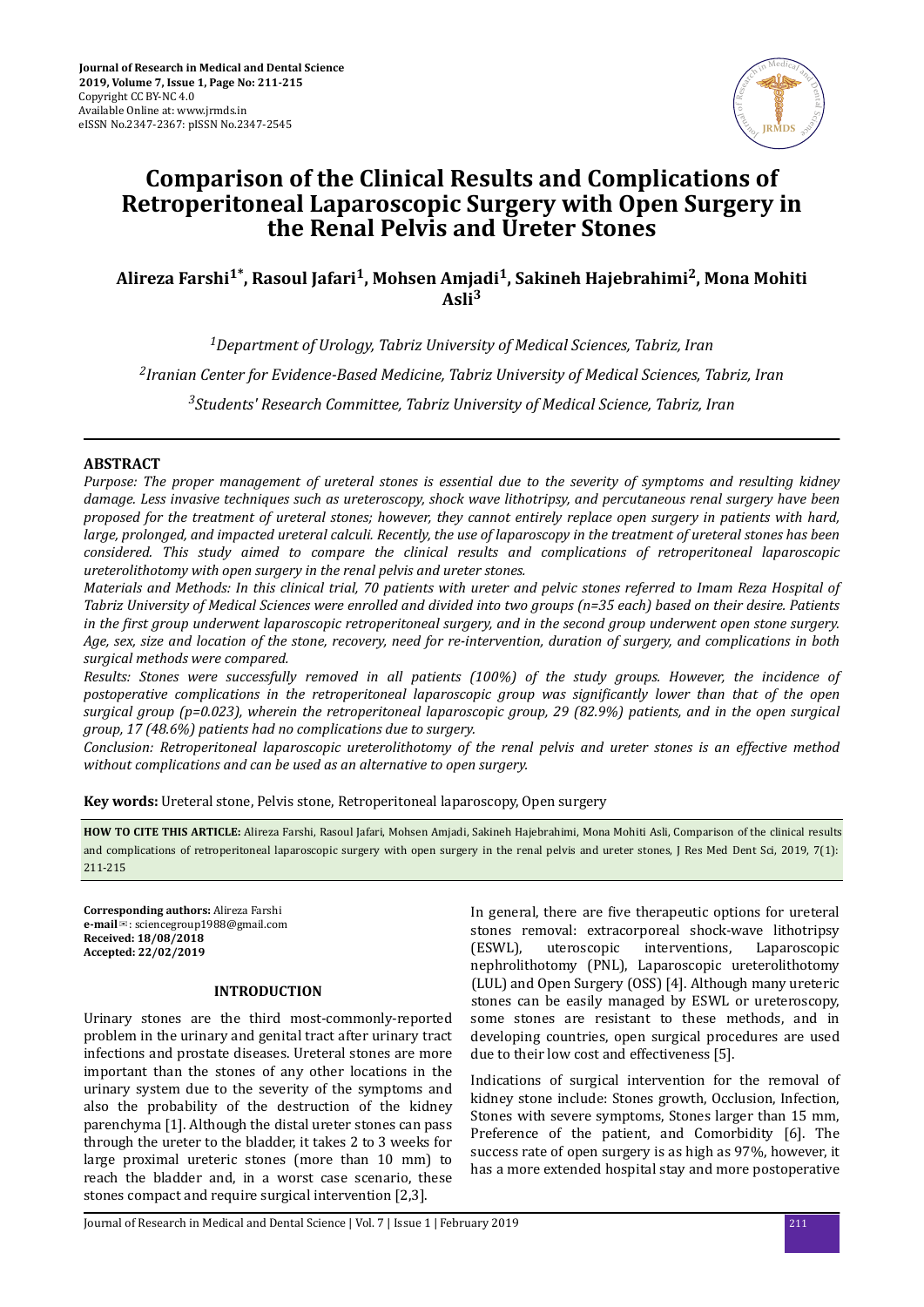disability. Therefore, it is no considered as a first-line treatment option [7].

The complications and disadvantages of this method also include a large size of the incision and post-surgical pain [5].

Since the early report of Clayman et al., laparoscopic surgery has been used in many urological surgeries such as interventions for ureteral stones [1]. The use of retroperitoneal laparoscopic surgery has been developed since Gaur explained the balloon dissection technique [7]. In this regard, the retroperitoneal laparoscopic technique is easy and safe and could also be used to remove ureteric stones [8]. Since the development of laparoscopic techniques in the urology field, it is carried out using transperitoneal and retroperitoneal methods [9.10].

The proper management of ureteral stones is essential due to the severity of symptoms and resulting kidney damage. Several less invasive techniques such as ureteroscopy, shock wave lithotripsy, and percutaneous renal surgery have been proposed for the treatment of ureteral stones; however, they have not been able to entirely replace open surgery in patients with hard, large, prolonged, and impacted ureteral calculi.

Laparoscopic surgery has been able to tackle these issues, and thus is used for the treatment of such ureteral stones. Based on the facts mentioned above, here, authors aimed to compare the clinical results and complications of retroperitoneal laparoscopic ureterolithotomy with open surgery in the renal pelvis and ureter stones.

## **MATERIALS AND METHODS**

## **Study design and patients**

In a randomised clinical trial (RCT), 70 patients with ureteral or renal pelvis stones who were candidates for surgery and referred to Imam Reza Educational Hospital of Tabriz University of Medical Sciences (TUOMS) were randomly selected using convenient sampling and enrolled into the study.

This study was performed between June 2016 and 2017 for one year to compare the clinical results and complications of retroperitoneal laparoscopic surgery with open surgery in the renal pelvis and ureter stones.

# **Inclusion and exclusion criteria**

The patients were included if they had 18 years of age or more, had a stone in the first and second upper thirds of the ureter or renal pelvis, had stone larger than 15 mm or smaller than 15 mm unresponsive to ESWL, and had written informed consent to participate in the study.

The patients were excluded if they had any prior surgery for kidney stones.

## **Study method**

Seventy patients with ureteral or renal pelvis stones candidate for surgery were randomly selected using convenient sampling and entered the study. Patients were then randomly divided into two equal groups based on their desire to do either of the two methods. Patients in the first group  $(n=35)$  underwent laparoscopic retroperitoneal surgery, and patients in the second group (n=35) underwent open stone surgery. Both types of surgery were performed by one urologist who was skilled in both surgical procedures. The patients were followed up after retroperitoneal laparoscopy and open surgery, during the hospitalisation and two weeks after the surgery, and the required information was recorded in the study checklist.

The study checklist included the type of surgery, age, sex, size of the stone (at its largest diameter in millimeters), the location of the stone, the rate of recovery, the need for re-intervention, postoperative complications such as bleeding, hospitalization time after surgery, the need for pain relievers, as well as the duration of the surgery. The patients were followed-up for two weeks after surgery; ultrasonography and CT scan were used to assess the outcome of stone treatment.

# **Ethics**

In the present study, the purpose and manner of conduction of the study were thoroughly explained to the patients. It was also stated that all of their information would be kept confidential, and their personal information would not be mentioned anywhere. This study was also approved by the Ethics Committee of TUOMS under ethics code of TBZMED.REC.1396.56.

A complete explanation about the potential benefits and complications of retroperitoneal laparoscopy (according to previous studies, the incidence of serious side effects is unlikely) was also given to the patients. Written informed consent was obtained from all of the patients.

During the study, no additional intervention was performed (except for the surgical procedure based on patient's desire). The costs of the present study were provided by the project implementer and supported by the vice chancellor of research of TUOMS, and no additional cost was received from the patients.

Finally, the study was registered at the Iranian Clinical Trials website under IRCT2013031312728N2 code.

# **Statistical analysis**

All statistical analyses were performed using SPSSTM software version 15.0. Data were expressed as mean ± standard deviation (SD), frequency and percentage. The normal distribution of data was evaluated using Kolmogorov-Smirnov test. Chi-square test was used to compare the qualitative variables. Independent t-test or Mann Whitney U test was applied to compare the quantitative variables between the two groups. The p value less than 0.05 was considered as statistically significant.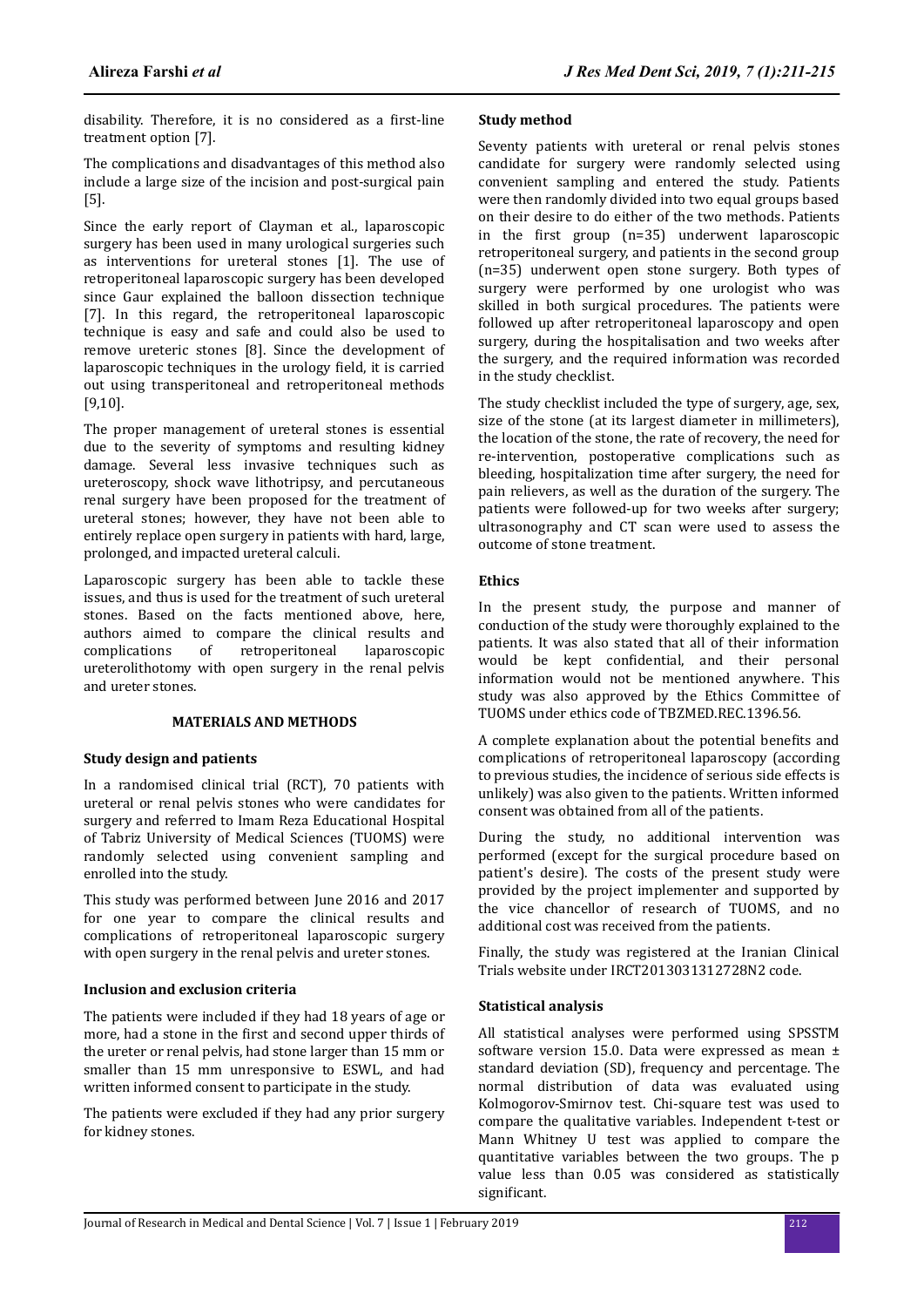#### **RESULTS**

#### **General study characteristics**

In the retroperitoneal laparoscopy group, 17 (48.6%) patients were male, and 18 patients (51.4%) were female. Also, in the open surgery group, 21 (60.0%) patients were male, and 14 (40.0%) were female. There was no significant difference in gender between the two groups (p=0.472). Also, the mean age of patients in the retroperitoneal laparoscopic group was  $45.11 \pm 12.38$ years and in the open surgical group was  $47.22 \pm 12.10$ years. The two groups did not differ significantly in age  $(p=0.473)$ .

#### **Stone characteristics**

The mean stone size in the retroperitoneal laparoscopic group was  $27.74 \pm 9.8$  mm. Also, the mean stone size in the open surgical group was  $31.85 \pm 10.06$  mm. There was no significant difference between the two groups in mean stone size (p=0.087).

Twenty patients (57.1%) had a stone in the ureter (12 in the middle ureter and 8 in the upper ureter), and 15 (42.9%) patients in the renal pelvis in retroperitoneal laparoscopy group. On the other hand, in the open surgical group, 16 (45.7%) patients had a stone in the ureter, and 19 (54.3%) patients had stones in the pelvic region. There was no significant difference in the location of stone between the two groups (p=0.473).

#### **Success rate**

The stones were successfully removed in all patients (100%) in the retroperitoneal laparoscopic group, and none of the patients needed re-intervention. Also, in the open surgical group, the success rate was 100%, but one patient (2.8%) required re-intervention (ureteroscopy and DJ insertion) due to stenosis. There was no significant difference in the success rate in the extraction of stones (p=1.000) and need of re-intervention  $(p=1.000)$ .

#### **Post-surgical complications**

Twenty-nine (82.9%) patients had no post-surgical complications, 4 (11.4%) patients had postoperative cellulitis, and 2 (5.8%) patients had hematuria in the retroperitoneal laparoscopic group. In the open surgery group, 17 (48.6%) patients had no surgical complications, 7 (20.0%) patients had ileus, 5 (14.3%) patients had cellulitis, 5 (14.3%) patients had hematuria, and one (2.9%) patient experienced urine leak.

The incidence of postoperative complications in the retroperitoneal laparoscopic group was significantly lower than that of the open surgical group (p=0.023) (Table 1 and Table 2).

No significant side effects were observed in any of the two groups, and all complications observed after surgery

were improved by supportive measures during admission.

**Table 1: Comparison of complications after ureteral stones surgery in the two study groups (The incidence of postoperative complications in the retroperitoneal laparoscopic group was** significantly lower than that of the open surgical group, p=0.023)

| Complication   Group | Retroperitoneal laparoscopic<br>$(n=20)$ | Open surgery<br>$(n=16)$ |
|----------------------|------------------------------------------|--------------------------|
| None                 | 18 (90.0%)                               | 11 (68.8%)               |
| Hematuria            | $1(5.0\%)$                               | $0(0.0\%)$               |
| <b>Cellulitis</b>    | $1(5.0\%)$                               | $3(18.8\%)$              |
| <b>Ileus</b>         | $0(0.0\%)$                               | 2(12.5%)                 |

**Table 2: Comparison of complications after renal pelvis stones surgery in the two study groups, (The incidence of postoperative complications in the retroperitoneal laparoscopic group was** significantly lower than that of the open surgical group, p=0.023)

| Complication   Group | Retroperitoneal laparoscopic<br>$(n=15)$ | Open surgery<br>$(n=19)$ |
|----------------------|------------------------------------------|--------------------------|
| None                 | 11 (73.3%)                               | 6 (31.6%)                |
| <b>Cellulitis</b>    | $3(20.0\%)$                              | 2(10.5%)                 |
| <b>Ileus</b>         | $0(0.0\%)$                               | 5(26.3%)                 |
| Hematuria            | 1(6.7%)                                  | 5(26.3%)                 |
| Urine leak           | $0(0.0\%)$                               | $1(2.9\%)$               |

### **Duration of surgery and admission and need for analgesics**

The duration of surgery as well as admission, and also the need for analgesics after surgery were significantly lower in the retroperitoneal laparoscopic group compared to the open surgery group (p=0.001) (Table 3).

**Table 3: Comparison duration of surgery and admission, and the need for analgesics after surgery in the two groups**

| Variables   Group            | Retroperitoneal<br>laparoscopic | <b>Open</b><br>surgery | p-value   |
|------------------------------|---------------------------------|------------------------|-----------|
| Duration of surgery (min)    | $1194 + 344$                    | $160.5 \pm 40.2$       | $p=0.001$ |
| Duration of addmission (day) | $3.0 \pm 0.7$                   | $5.2 \pm 1.5$          | $p=0.001$ |
| Need for analgesics          | 14 (40.0%)                      | 35 (100%)              | $p=0.001$ |

#### **DISCUSSION**

Stone formation is influenced by various factors such as age, sex, and geography of the residence place. Men are more prone to stone formation than women (3:1). The prevalence of urinary stones increases with age and its highest incidence is in the  $4<sup>th</sup>$  and  $5<sup>th</sup>$  decades of life [11]. Several treatments have been proposed for ureteral stones over the last few years, which include: (1) intracorporeal and extracorporeal lithotripsy (2) Percutaneous lithotripsy [8], (3) Laparoscopy which is performed in two ways: transperitoneal and retroperitoneal, and (4) Open surgery [4]. It has been shown that both of the laparoscopic methods are effective in the management of large impacted stones.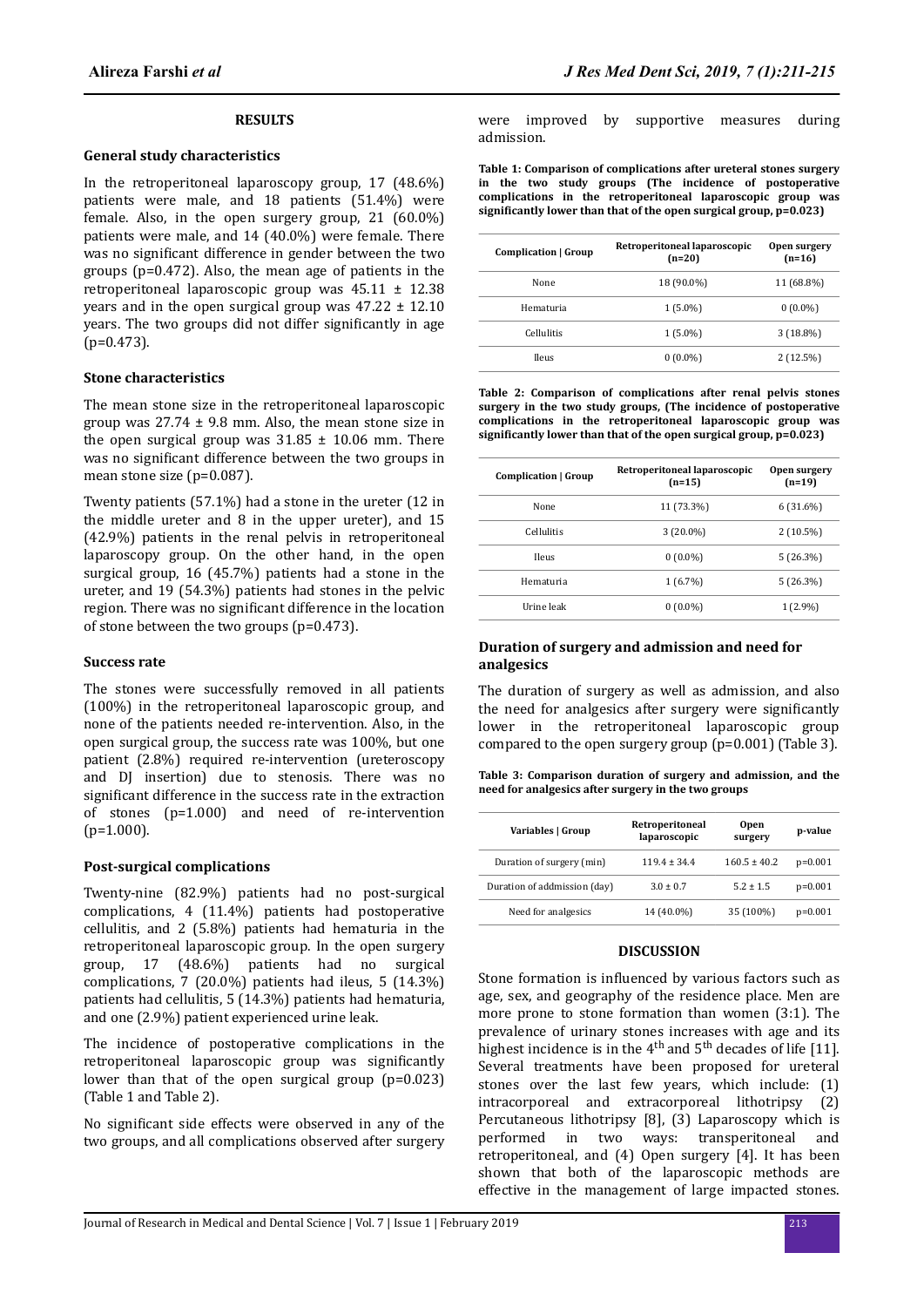However, in the transperitoneal method, the time needed for oral intake is longer [12].

To the best of our knowledge, this is the first clinical trial in our region that aimed to evaluate and compare the clinical results and complications of "retroperitoneal" laparoscopic surgery with open surgery in the renal pelvis and a ureter stone, as this method is less invasive and its use is gaining unprecedented attention. Based on the results of this study, the success rate in retroperitoneal laparoscopic surgery was 100% and was similar to that of open surgery. Also, the incidence of adverse events, duration of surgery and hospitalisation, and the need for postoperative painkillers was significantly lower in the retroperitoneal laparoscopic group compared with the open surgical group.

In line with that, Shah et al. carried out a study to investigate retroperitoneal laparoscopy. In this study, 56 laparoscopic ureterolithotomy operations were performed in 54 patients. Of these 56 stones, 34 were in the upper, 18 were in the middle, and four were in the lower one-third of the ureter. The results showed that the procedure failed only in two patients without leaving any major complications. The average hospital stay was 2 to 4 days. During the three-month period of follow up, intravenous urogram (IVU) showed normal ureter in all patients [13].

Similarly, Sharma et al. also evaluated the outcomes of retroperitoneal laparoscopic ureterolithotomy in 20 patients with single and large stone (greater than 8 mm or large impact). This study showed that retroperitoneal laparoscopic ureterolithotomy accompanies with lesser postoperative pain as well as morbidity and a quick return to work. It also has no major complication during or after surgery [14].

In another study, Zhong et al. performed retroperitoneal laparoscopic ureterolithotomy in 39 patients (23 males and 16 females) with stone sizes ranging between 10 mm and 25 mm. The study found that, compared to open surgery, laparoscopy has a lower traumatic injury rate as well as postoperative discomfort and thus, can replace open surgery [15].

Ge et al. performed ten retroperitoneal and two transperitoneal laparoscopic ureterolithotomy. The average size of the stone was 18.5 mm located in the upper ureter. No complications after surgery were reported, except that there was a urine leakage in a patient within 24 hours of surgery. Similarly, the authors concluded that this procedure is a minimally invasive and safe method for removal of impacted upper ureter stones [16].

In a study by Qadri et al., the outcomes of retroperitoneal laparoscopic ureterolithotomy were assessed over a period of ten years. In this study, 820 patients with ureteral stones were studied, and 126 patients underwent retroperitoneal laparoscopy. The most common indications were the large and impacted stones of the upper and middle ureter and uteroscopic failure. The mean time of laparoscopic retroperitoneal surgery

was 88 minutes with a success rate of 97.6%. The most common complication was peritonotomy in 11.9% of patients. The average hospital stay was 2.8 days, and prolonged urine leakage was observed in 2.38% of patients [17]. In line with that, in the present study, the mean duration of retroperitoneal laparoscopic surgery was 119 minutes, and the median duration of hospitalisation was three days. However, no long-term urine leakage was observed in any of the patients.

In conclusion, according to the results of this study, and also based on the most studies conducted in this field. laparoscopic retroperitoneal uretrolithotomy is an effective and safe method for removal of renal pelvis and ureter stones, and this method can be used as an alternative to open surgical procedures, reducing the complications of surgery, duration of admission and surgery. Some differences observed in this regard are due to the differences in study as well as sample selection method, and the variables studied. Due to the clinical significance of this issue and the lack of definitive findings in medical reference books, further studies in this field are necessary for better decision making.

# **CONCLUSION**

In this study, the clinical results and complications of retroperitoneal laparoscopic ureterolithotomy with open surgery in the renal pelvis and ureter stones was compared. In this clinical trial, 70 patients with ureter and pelvic stones were enrolled and divided into two groups (n=35 each) based on their desire. Patients in the first group underwent laparoscopic retroperitoneal surgery, and in the second group underwent open stone surgery. Age, sex, size and location of the stone, recovery, need for re-intervention, duration of surgery, and complications in both surgical methods were compared. It was confirmed that retroperitoneal laparoscopic ureterolithotomy of the renal pelvis and ureter stones is an effective method without complications. Therefore, it can be used as an alternative to open surgery.

## **ACKNOWLEDGMENT**

We are thankful to our patients for their contribution to this study.

## **FUNDING**

This paper is based on Rasoul Jafari's speciality dissertation submitted to the Department of Urology, Tabriz University of Medical Sciences, Tabriz, Iran under 95/3-6/1 code.

# **CONFLICT OF INTEREST**

The authors declare that there is no conflict of interest regarding the publication of this manuscript.

## **REFERENCES**

1. Clayman RV, Kavoussi LR, Soper NJ, et al. Laparoscopic nephrectomy: Initial case report. J Urol 2017; 197:S182-6.